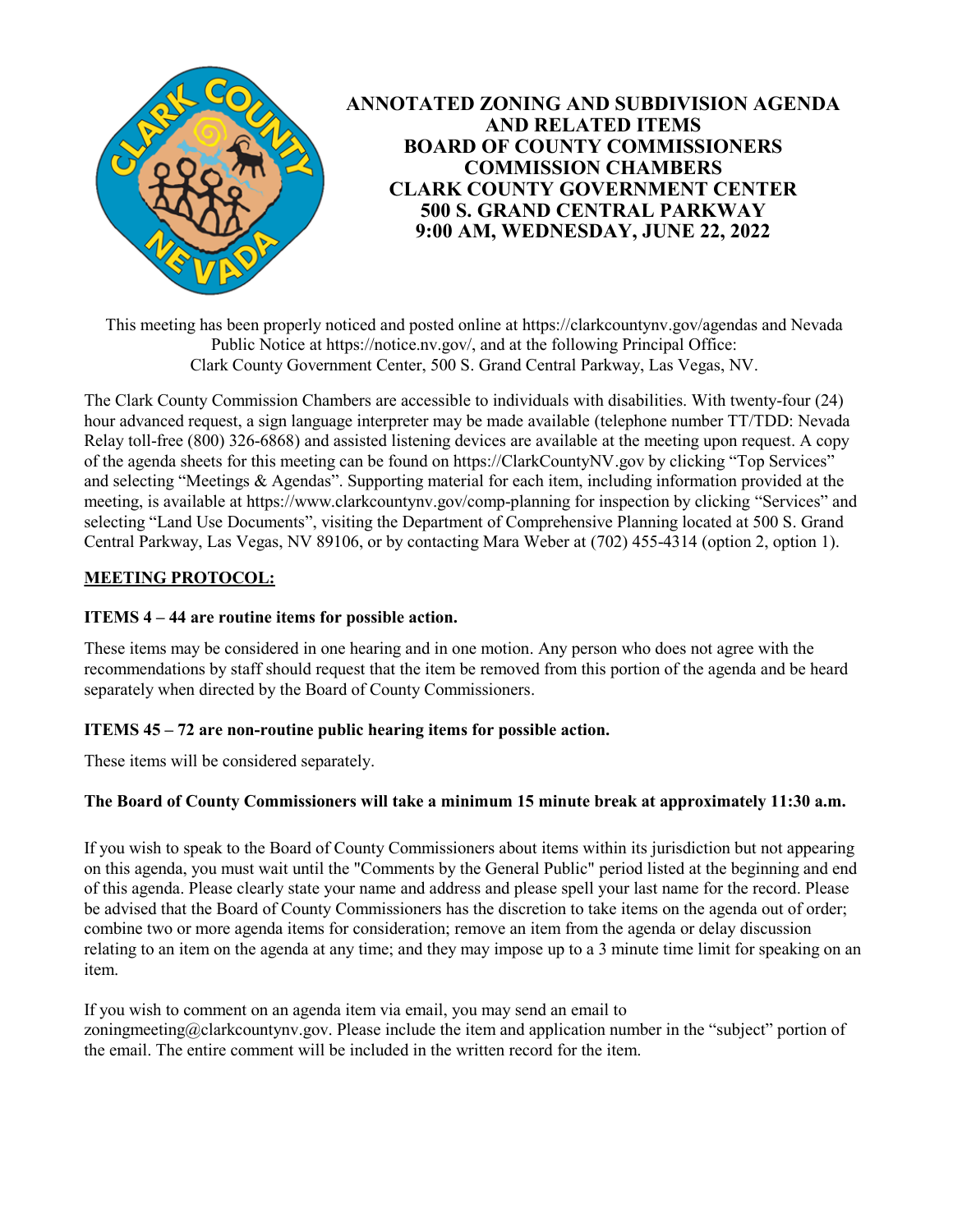# *OPENING CEREMONIES*

# CALL TO ORDER

- 1. [Public Comments.](http://clark.legistar.com/gateway.aspx?m=l&id=/matter.aspx?key=9104)
- 2. [Approval of the Agenda After Considering Requests to Add, Hold, or Delete Items. \(For possible action\)](http://clark.legistar.com/gateway.aspx?m=l&id=/matter.aspx?key=9105)
- 3. [Approval of minutes. \(For possible action\)](http://clark.legistar.com/gateway.aspx?m=l&id=/matter.aspx?key=9106)

# **ROUTINE ACTION ITEMS (4 – 44):**

These items may be considered in one hearing and in one motion. Any person who does not agree with the recommendations by staff should request that the item be removed from this portion of the agenda and be heard separately when directed by the Board of County Commissioners.

- 4. DR-22-0248-NV DD LIVING TRUST & MADRIGAL, MANNY & ROSA TRS: DESIGN REVIEWS for the following: 1) additional single family residential model; and 2) finished grade for a previously approved single family residential development on 8.9 acres in an R-2 (Medium Density Residential) (APZ-2) Zone and an R-T (Manufactured Home Residential) (APZ-2) Zone. [Generally located on the south side of Lake Mead Boulevard, the north side of Kell Lane, and 470 feet](http://clark.legistar.com/gateway.aspx?m=l&id=/matter.aspx?key=9158)  west of Marion Drive within Sunrise Manor. TS/lm/jo (For possible action)
- 5. DR-22-0277-APACHE HACIENDA LP: [DESIGN REVIEW for a drive-thru restaurant in conjunction with an existing mixed-use development on](http://clark.legistar.com/gateway.aspx?m=l&id=/matter.aspx?key=9159)  a portion of 2.8 acres in a U-V (Urban Village - Mixed-Use) Zone. Generally located on the northwest corner of Fort Apache Road and Hacienda Avenue within Spring Valley. JJ/jt/jo (For possible action)

6. DR-22-0297-AMH NV9 DEVELOPMENT, LLC: DESIGN REVIEW for finished grade in conjunction with an approved single family residential [development on 4.9 acres in an R-2 \(Medium Density Residential\) Zone. Generally located on the south](http://clark.legistar.com/gateway.aspx?m=l&id=/matter.aspx?key=9160)  side of Cactus Avenue (alignment), 650 feet west of Buffalo Drive within Enterprise. JJ/rk/jo (For possible action)

7. AR-22-400069 (WS-0701-16)-CHURCH BAPTIST CHARLESTON HGTS:

WAIVERS OF DEVELOPMENT STANDARDS FIRST APPLICATION FOR REVIEW for the [following: 1\) permit existing access to a local street; 2\) reduce setback for an existing trash enclosure; 3\)](http://clark.legistar.com/gateway.aspx?m=l&id=/matter.aspx?key=9161)  alternative landscaping and screening; 4) eliminate landscaping adjacent to a residential use; 5) allow modified driveway design standards; and 6) off-site improvements (curbs, gutters, sidewalks, streetlights, and partial paving along streets) for a proposed expansion to an existing place of worship on 2.6 acres in an R-E (Rural Estates Residential) (RNP-I) Zone. Generally located on the north side of Craig Road and the east side of Valadez Street within Lone Mountain. RM/md/syp (For possible action)

8. AR-22-400070 (UC-18-0151)-EGG WORKS HOLDING CO., LLC: USE PERMITS APPLICATION FOR REVIEW for the following: 1) banquet facility; and 2) live entertainment. [DESIGN REVIEW for exterior modifications to an existing office/warehouse building within an existing](http://clark.legistar.com/gateway.aspx?m=l&id=/matter.aspx?key=9162) 

office/warehouse complex on 1.2 acres in an M-1 (Light Manufacturing) Zone. Generally located on the southwest corner of Cameron Street and Hacienda Avenue within Paradise. MN/sd/syp (For possible action)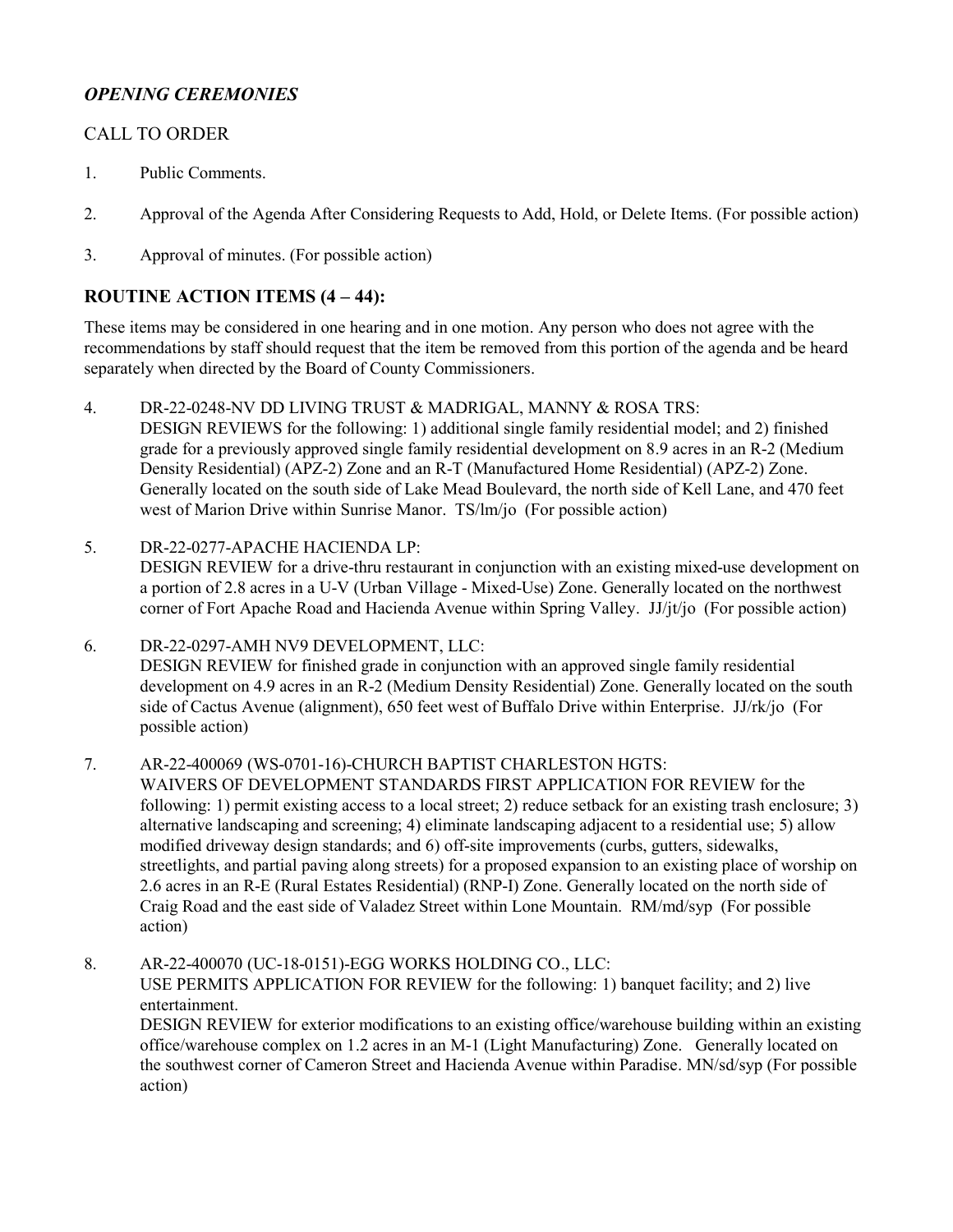9. AR-22-400073 (UC-21-0072)-BOY SCOUTS AMER LV AREA COUNCIL: USE PERMITS FIRST APPLICATION FOR REVIEW for the following: 1) recreational facility (off-roading experience); and 2) live entertainment. WAIVERS OF DEVELOPMENT STANDARDS for the following: 1) increase building height; and 2)

parking lot landscaping.

DESIGN REVIEW for a recreational facility (off-roading experience) on a portion of 1,137 acres in an [R-U \(Rural Open Land\) Zone. Generally located on the south side of Mount Potosi Canyon Road, 1,550](http://clark.legistar.com/gateway.aspx?m=l&id=/matter.aspx?key=9163)  feet southwest of SR 160 within Mountain Springs. JJ/hw/syp (For possible action)

10. ET-22-400052 (ZC 18-0891)-VANTASNER GAMING MERIDIAN, LLC: ZONE CHANGE FIRST EXTENSION OF TIME to reclassify 0.5 acres from an R-E (Rural Estates Residential) Zone to a C-1 (Local Business) Zone. USE PERMIT for on-premises consumption of alcohol (service bar). DESIGN REVIEWS for the following: 1) a restaurant building; and 2) alternative parking lot [landscaping. Generally located on the northeast corner of Charleston Boulevard and Fogg Street within](http://clark.legistar.com/gateway.aspx?m=l&id=/matter.aspx?key=9164)  Sunrise Manor (description on file). TS/jgh/syp (For possible action)

11. ET-22-400053 (UC-19-0862)-VANTASNER GAMING MERIDIAN, LLC: USE PERMIT FIRST EXTENSION OF TIME to allow on-premises consumption of alcohol (supper club).

WAIVERS OF DEVELOPMENT STANDARDS for the following: 1) reduce the separation from a residential use; 2) alternative screening and buffering; 3) reduce building setback; 4) alternative [driveway geometrics; and 5\) reduce throat depth on 0.5 acres in a C-1 \(Local Business\) Zone. Generally](http://clark.legistar.com/gateway.aspx?m=l&id=/matter.aspx?key=9165)  located on the northeast corner of Charleston Boulevard and Fogg Street within Sunrise Manor. TS/jgh/syp (For possible action)

12. ET-22-400063 (WS-18-0789)-CAI LAS VEGAS HOTEL PARTNERS, LLC: WAIVERS OF DEVELOPMENT STANDARDS SECOND EXTENSION OF TIME for the following: 1) increase building height; 2) reduce the height setback to an arterial street for a proposed hotel; 3) reduce parking; 4) increase the number of tandem spaces; 5) alternative parking layout; and 6) alternative driveway geometrics and design. DESIGN REVIEW for modifications to an approved hotel on 4.8 acres in an H-1 (Limited Resort and

[Apartment\) Zone. Generally located on the northwest corner of Nevso Drive and Valley View Boulevard](http://clark.legistar.com/gateway.aspx?m=l&id=/matter.aspx?key=9166)  within Paradise. MN/jgh/syp (For possible action)

13. ET-22-400067 (UC-20-0220)-USA:

action)

USE PERMIT FIRST EXTENSION OF TIME for senior housing. WAIVERS OF DEVELOPMENT STANDARDS for the following: 1) increase building height; and 2) alternative driveway geometrics. DESIGN REVIEWS for the following: 1) senior housing facility; and 2) alternative parking lot [landscaping on 5.0 acres in an R-4 \(Multiple Family Residential - High Density\) Zone. Generally located](http://clark.legistar.com/gateway.aspx?m=l&id=/matter.aspx?key=9167)  on the northeast corner of Pebble Road and Jeffreys Street within Paradise. MN/bb/syp (For possible

14. TM-22-500102-COYOTE SPRINGS NEVADA, LLC:

[TENTATIVE MAP consisting of 8 large lots and common lots on approximately 748.9 acres in an R-U](http://clark.legistar.com/gateway.aspx?m=l&id=/matter.aspx?key=9168)  (Rural Open Land) Zone, an R-2 (Medium Density Residential) Zone, a C-2 (General Commercial) Zone, an H-1 (Limited Resort and Apartment) Zone, and a P-C (Planned Community) Zone in the Coyote Springs Master Planned Community. Generally located at the northeast corner of SR 168 and U.S. Highway 93 within the Northeast County. MK/rk/ja (For possible action)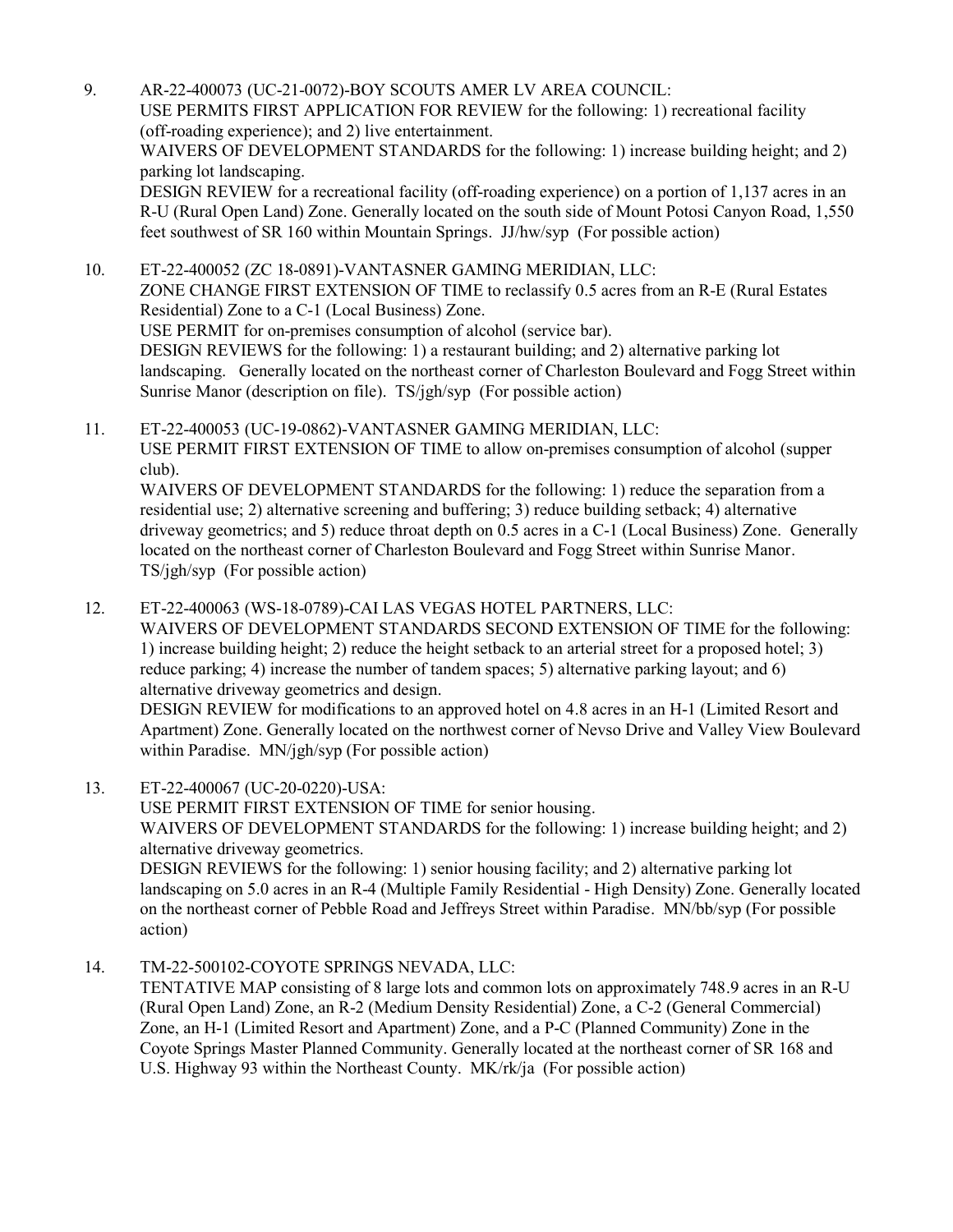## 15. UC-22-0190-FESTIVAL GROUND OWNER, LLC:

HOLDOVER USE PERMITS for the following: 1) recreational facility (concerts/events); 2) live entertainment; 3) fairground; and 4) on-premises consumption of alcohol with accessory uses including food, beverage, and retail sales.

WAIVERS OF DEVELOPMENT STANDARDS for the following: 1) reduce separation from live [entertainment to a residential use; 2\) reduce parking; 3\) reduce setback from the future right-of-way \(Las](http://clark.legistar.com/gateway.aspx?m=l&id=/matter.aspx?key=9169)  Vegas Boulevard South); 4) allow alternative street landscaping and screening; 5) allow landscaping and structures within the future right-of-way (Las Vegas Boulevard South); and 6) allow non-standard improvements (landscaping and fences) within the right-of-way (Las Vegas Boulevard South). DESIGN REVIEW for a recreational facility (concert/event/fairground/live entertainment facility) and all accessory buildings and structures on a portion of 77.4 acres in an H-1 (Limited Resort and Apartment) Zone. Generally located on the south side of Sahara Avenue, west side of Las Vegas Boulevard South, north side of Circus Circus Drive, and the east side of Sammy Davis Jr. Drive within Winchester. TS/jt/ja (For possible action)

## 16. UC-22-0258-LVBRETAIL, LLC:

USE PERMIT for on-premises consumption of alcohol (supper club). [DESIGN REVIEW for an accessory structure \(firewood enclosure\) in conjunction with a restaurant on a](http://clark.legistar.com/gateway.aspx?m=l&id=/matter.aspx?key=9170)  portion of 4.2 acres in an H-1 (Limited Resort and Apartment) Zone. Generally located on the north side of Robindale Road and the east side of Las Vegas Boulevard South within Enterprise. MN/lm/syp (For possible action)

## 17. UC-22-0267-WESTWYNN, LLC:

USE PERMIT for temporary construction storage.

DESIGN REVIEW for a temporary construction storage yard on 34.6 acres in an H-1 (Limited Resort [and Apartment\) Zone. Generally located on the west side of Las Vegas Boulevard South and the south](http://clark.legistar.com/gateway.aspx?m=l&id=/matter.aspx?key=9171)  side of Wilbur Clark DI East Road within Winchester and Paradise. TS/md/syp (For possible action)

## 18. UC-22-0285-LV TROPICAL INDUSTRIAL LP:

USE PERMIT for a distribution center.

[WAIVERS OF DEVELOPMENT STANDARDS for the following: 1\) allow an attached sidewalk; and](http://clark.legistar.com/gateway.aspx?m=l&id=/matter.aspx?key=9172)  2) allow a modified driveway design.

DESIGN REVIEWS for the following: 1) a proposed distribution center; and 2) finished grade on 4.6 acres in an M-2 (Industrial) (AE-70) Zone. Generally located on the east side of Shatz Street and the south side of Tropical Parkway within Sunrise Manor. MK/rk/syp (For possible action)

## 19. VS-22-0246-DIAMOND FORD, LLC:

[VACATE AND ABANDON easements of interest to Clark County located between Ford Avenue and](http://clark.legistar.com/gateway.aspx?m=l&id=/matter.aspx?key=9173)  Torino Avenue (alignment), and between Jones Boulevard and the Union Pacific Railroad within Enterprise (description on file). JJ/rk/jo (For possible action)

# 20. WS-22-0245-DIAMOND FORD, LLC:

[WAIVERS OF DEVELOPMENT STANDARDS for the following: 1\) increase wall height; 2\) modified](http://clark.legistar.com/gateway.aspx?m=l&id=/matter.aspx?key=9174)  driveway design standards; and 3) reduce back of curb radii.

DESIGN REVIEWS for the following: 1) proposed office/warehouse building with an outside storage yard; 2) alternative parking lot landscaping; and 3) finished grade on a 1.2 acre portion of a 2.5 acre site in an M-1 (Light Manufacturing) Zone and an R-E (Rural Estates Residential) Zone. Generally located on the south side of Ford Avenue, 280 feet east of Jones Boulevard within Enterprise. JJ/rk/jo (For possible action)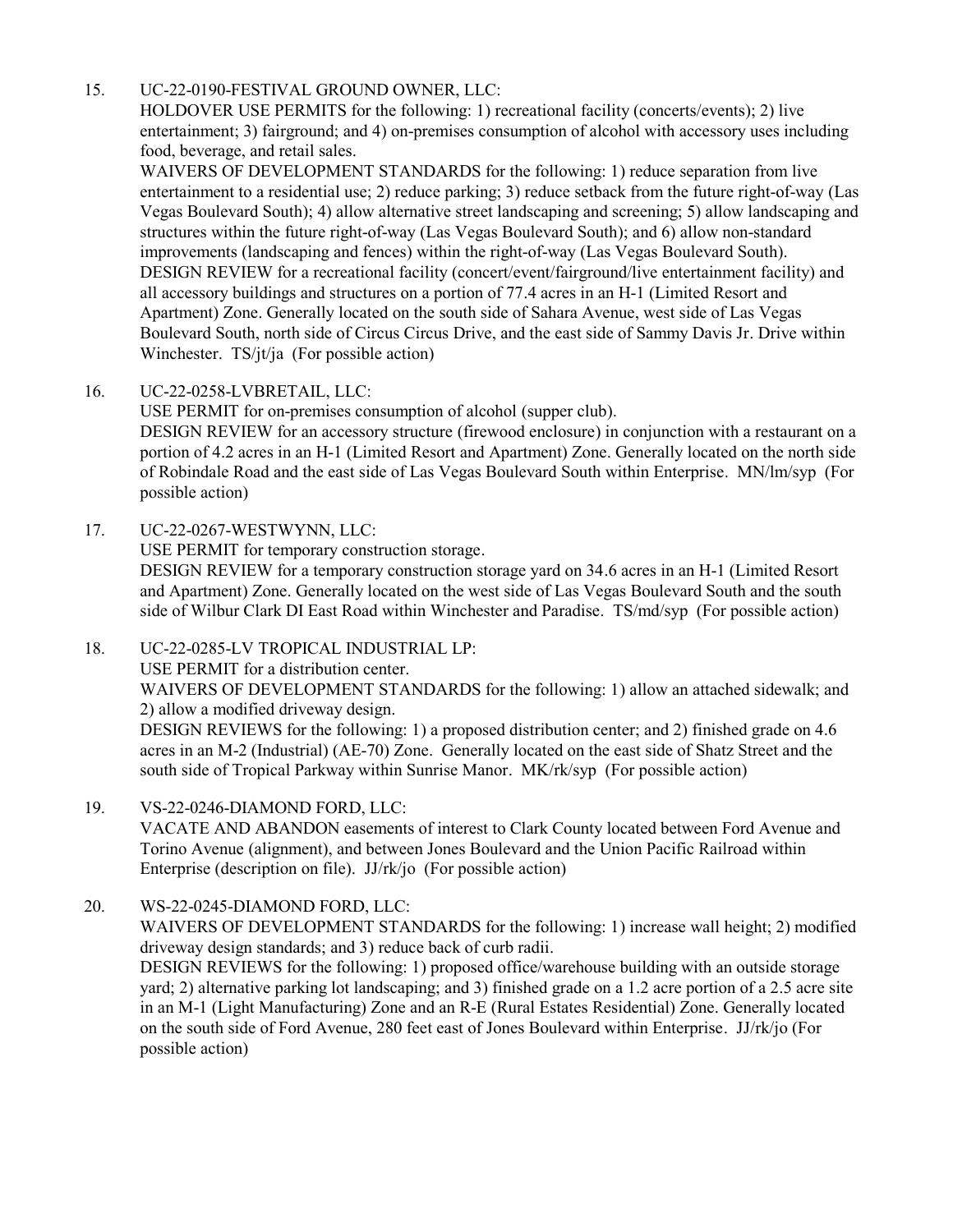21. VS-22-0281-PARBALL NEWCO, LLC:

VACATE AND ABANDON easements of interest to Clark County located between Las Vegas [Boulevard South and Koval Lane, and between Flamingo Road and Bellagio Drive \(alignment\) within](http://clark.legistar.com/gateway.aspx?m=l&id=/matter.aspx?key=9175)  Paradise (description on file). JG/lm/syp (For possible action)

22. UC-22-0280-PARBALL NEWCO, LLC:

USE PERMITS for the following: 1) allow primary means of access to accessory buildings from the exterior of the resort; and 2) deviations as shown per plans on file.

[DEVIATIONS for the following: 1\) allow alternative landscaping and pedestrian realm; and 2\) all other](http://clark.legistar.com/gateway.aspx?m=l&id=/matter.aspx?key=9176)  deviations as depicted per plans on file.

WAIVER OF DEVELOPMENT STANDARDS to reduce setback.

DESIGN REVIEW for accessory buildings (tavern/restaurant/retail) for a resort hotel (Horseshoe) on 30.0 acres in an H-1 (Limited Resort and Apartment) Zone. Generally located on the east side of Las Vegas Boulevard South and the south side of Flamingo Road within Paradise. JG/lm/syp (For possible action)

23. VS-22-0299-RREEF CPIF 6550 TROPICAL PARKWAY, LLC:

[VACATE AND ABANDON a portion of a right-of-way being Tropical Parkway located between Shatz](http://clark.legistar.com/gateway.aspx?m=l&id=/matter.aspx?key=9177)  Street and Hollywood Boulevard within Sunrise Manor (description on file). MK/bb/jo (For possible action)

24. WC-22-400072 (ZC-1252-99)-WARMSPRINGS DEV, LLC:

WAIVERS OF CONDITIONS of a zone change for the following: 1) B-1 landscaping (tree/shrub [combination\) along street frontages; and 2\) recording a reciprocal, perpetual cross access, ingress/egress,](http://clark.legistar.com/gateway.aspx?m=l&id=/matter.aspx?key=9178)  and parking agreements with adjacent properties if and when they develop as commercial or industrial to comply with Policy E8.5g of the Land Use Plan in conjunction with a proposed commercial center on 1.9 acres in a C-2 (General Commercial) Zone in the CMA Design Overlay District. Generally located on the southeast corner of Jones Boulevard and Arby Avenue within Enterprise. MN/jor/syp (For possible action)

- 25. VS-22-0293-WARMSPRINGS DEV, LLC: [VACATE AND ABANDON a portion of a right-of-way being Jones Boulevard located between Arby](http://clark.legistar.com/gateway.aspx?m=l&id=/matter.aspx?key=9179)  Avenue and Warm Spring Road within Enterprise (description on file). MN/jor/syp (For possible action)
- 26. UC-22-0292-WARMSPRINGS DEV, LLC: USE PERMIT to reduce the setback of a proposed gasoline station. WAIVERS OF DEVELOPMENT STANDARDS for the following: 1) reduced driveway throat depth; and 2) reduced driveway departure distance. DESIGN REVIEWS for the following: 1) commercial center; 2) alternative parking lot landscaping; and [3\) finished grade on 1.9 acres in a C-2 \(General Commercial\) Zone in the CMA Design Overlay District.](http://clark.legistar.com/gateway.aspx?m=l&id=/matter.aspx?key=9180)  Generally located on the southeast corner of Jones Boulevard and Arby Avenue within Enterprise. MN/jor/syp (For possible action)
- 27. WS-22-0252-MUKHTAR SHAHID: WAIVER OF DEVELOPMENT STANDARDS to allow modified driveway width. [DESIGN REVIEW for an additional single family residential model for a previously approved single](http://clark.legistar.com/gateway.aspx?m=l&id=/matter.aspx?key=9181)  family residential development on 8.1 acres in an R-E (Rural Estates Residential) (RNP-I) Zone. Generally located on the west side of Torrey Pines Drive, 625 feet south of Farm Road within Lone Mountain. MK/lm/syp (For possible action)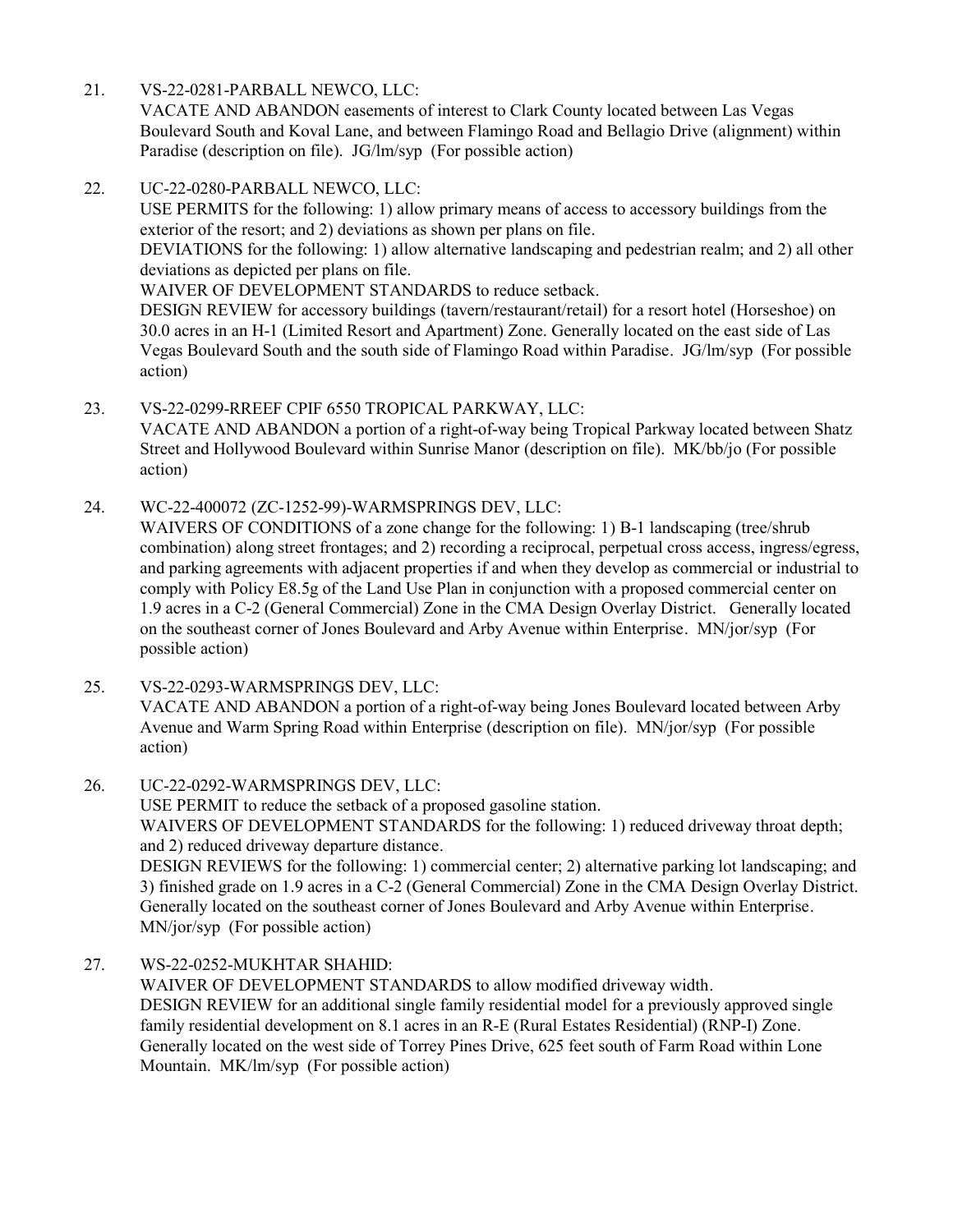28. WS-22-0289-BLUE DIAMOND PB HOLDINGS, LLC: WAIVER OF DEVELOPMENT STANDARDS to reduce the setback. DESIGN REVIEWS for the following: 1) a restaurant with a drive-thru; and 2) finished grade on 0.9 acres in a C-2 (General Commercial) (AE-60) Zone. Generally located on the south side of Blue [Diamond Road and the west side of Schirlls Street \(alignment\) within Enterprise. JJ/jor/jo \(For possible](http://clark.legistar.com/gateway.aspx?m=l&id=/matter.aspx?key=9182)  action)

29. ZC-22-0189-AUTUM SPRING, LLC & SLOAN 20, LLC: ZONE CHANGE to reclassify 3.5 acres from an R-U (Rural Open Land) Zone and an H-2 (General Highway Frontage) Zone to an M-D (Designed Manufacturing) Zone. [DESIGN REVIEW for an office/warehouse complex. Generally located on the east side of Arville Street](http://clark.legistar.com/gateway.aspx?m=l&id=/matter.aspx?key=9183)  (alignment), 2,500 feet south of Sloan Road and west of I-15 within South County (description on file). JJ/jt/jo (For possible action)

30. ZC-22-0260-MARTINEZ-VILLEGAS REVOCABLE LIVING TRUST ETAL & MARTINEZ-SANDOVAL, OTONIEL TRS: [ZONE CHANGE to reclassify approximately 0.5 acres of a 0.7 acre site from a C-1 \(Local Business\)](http://clark.legistar.com/gateway.aspx?m=l&id=/matter.aspx?key=9184)  Zone to an R-E (Rural Estates Residential) Zone. Generally located on the west side of Christy Lane, 230 feet south of Meikle Lane within Sunrise Manor (description on file). MK/sd/syp (For possible action)

31. ZC-22-0294-COUNTY OF CLARK (AVIATION) & MAJESTIC EJM ARROYO, LLC LEASE: ZONE CHANGE to reclassify 41.1 acres from a C-2 (General Commercial) Zone and a C-2 (General Commercial) (AE-60) Zone to an M-D (Designed Manufacturing) Zone and an M-D (Designed Manufacturing) (AE-60) Zone.

[WAIVERS OF DEVELOPMENT STANDARDS for the following: 1\) allow an attached sidewalk; 2\)](http://clark.legistar.com/gateway.aspx?m=l&id=/matter.aspx?key=9185)  allow a modified driveway design; and 3) waive street dedication.

DESIGN REVIEWS for the following: 1) proposed distribution center; 2) alternative parking lot landscaping; and 3) finished grade in the CMA Design Overlay District.

 Generally located on the north side of Warm Springs Road and the east side of Buffalo Drive within Spring Valley (description on file). MN/rk/jo (For possible action)

32. VS-22-0295-COUNTY OF CLARK (AVIATION) & MAJESTIC EJM ARROYO, LLC LEASE: [VACATE AND ABANDON easements of interest to Clark County located between Warm Springs Road](http://clark.legistar.com/gateway.aspx?m=l&id=/matter.aspx?key=9186)  and Badura Avenue, and between Buffalo Drive and Pioneer Way (alignment); and a portion of a right-of-way being Warm Springs Road located between Buffalo Drive and Pioneer Way (alignment); a portion of right-of-way being Badura Avenue located between Buffalo Drive and Pioneer Way (alignment); and a portion of right-of-way being Buffalo Drive located between Warm Springs Road and Badura Avenue within Spring Valley (description on file). MN/rk/jo (For possible action)

33. ZC-22-0298-PACK, TRAVIS & EMILY: ZONE CHANGE to reclassify 4.9 acres from an R-U (Rural Open Land) Zone to an R-E (Rural Estates Residential) Zone. [DESIGN REVIEW for a single family residential development within the Moapa Valley Design Overlay](http://clark.legistar.com/gateway.aspx?m=l&id=/matter.aspx?key=9187)  District. Generally located on the south side of Wittwer Avenue, 640 feet east of Rice Street within Moapa Valley (description on file). MK/al/jo (For possible action)

34. ZC-22-0300-DEAN, JERRY & DEANNA FAMILY TRUST-EXEMPTION TR ETAL & DEAN, DEANNA S. TRS: ZONE CHANGE to reclassify 12.5 acres from an R-E (Rural Estates Residential) Zone to an M-D [\(Designed Manufacturing\) Zone for a future industrial development. Generally located on the east side](http://clark.legistar.com/gateway.aspx?m=l&id=/matter.aspx?key=9188)  of Rainbow Boulevard and the south side of Richmar Avenue within Enterprise (description on file).

JJ/md/syp (For possible action)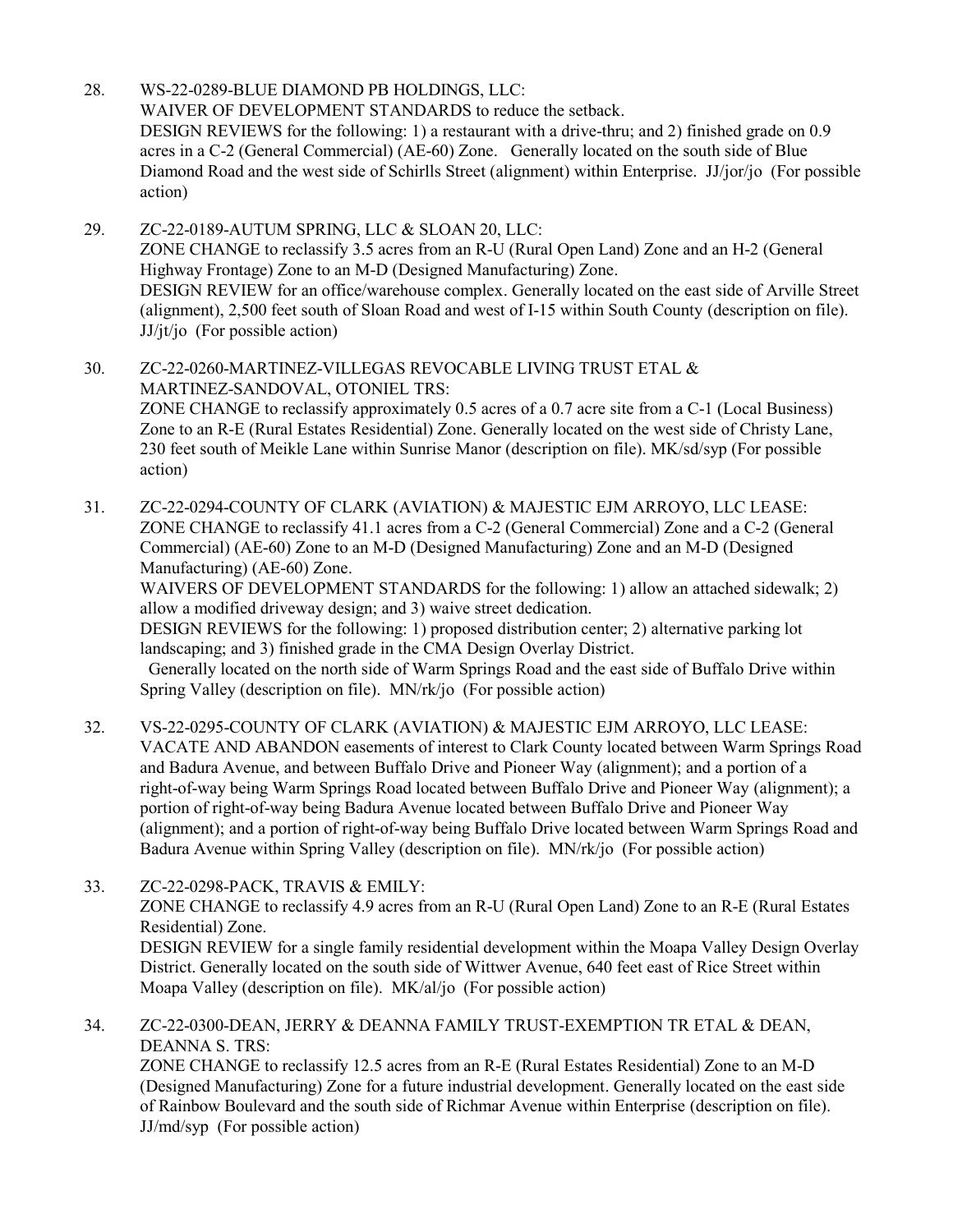## 35. NZC-22-0176-MOSER, INEZ E.:

ZONE CHANGE to reclassify 5.4 acres from an R-2 (Medium Density Residential) Zone and a C-2 (General Commercial) Zone to an R-2 (Medium Density Residential) Zone.

WAIVERS OF DEVELOPMENT STANDARDS for the following: 1) reduced landscaping; and 2) reduce street intersection off-set.

[DESIGN REVIEW for a proposed single family residential development. Generally located on the east](http://clark.legistar.com/gateway.aspx?m=l&id=/matter.aspx?key=9189)  side of Boulder Highway and the north side of Whitney Avenue within Whitney (description on file). JG/rk/jo (For possible action)

#### PC Action - Approved

36. TM-22-500063-MOSER, INEZ E.: TENTATIVE MAP consisting of 42 single family residential lots and common lots on 5.4 acres in an [R-2 \(Medium Density Residential\) Zone. Generally located on the east side of Boulder Highway and the](http://clark.legistar.com/gateway.aspx?m=l&id=/matter.aspx?key=9190)  north side of Whitney Avenue within Whitney. JG/rk/jo (For possible action)

#### PC Action - Approved

#### 37. PA-22-700002-LGI HOMES-NEVADA, LLC:

[PLAN AMENDMENT to amend Northeast \(Las Vegas\) Valley Transportation Map of the Clark County](http://clark.legistar.com/gateway.aspx?m=l&id=/matter.aspx?key=9191)  Master Plan by reducing the right-of-way width from 100 feet to 80 feet for Hollywood Boulevard. Generally located on Hollywood Boulevard between Alto Avenue and Lake Mead Boulevard within Sunrise Manor. MK/gt (For possible action)

#### PC Action - Approved

## 38. VS-22-0158-LGI HOMES-NEVADA, LLC: [VACATE AND ABANDON a portion of a right-of-way being Hollywood Boulevard located between](http://clark.legistar.com/gateway.aspx?m=l&id=/matter.aspx?key=9192)  Alto Avenue and Carey Avenue within Sunrise Manor (description on file). MK/rk/jo (For possible action)

#### PC Action - Approved

- 39. CP-22-900356: Authorize the Chair to sign a resolution amending the Clark County Master Plan [\(Northeast Las Vegas Valley Transportation Map\) and direct staff accordingly. \(For possible action\)](http://clark.legistar.com/gateway.aspx?m=l&id=/matter.aspx?key=9193)
- 40. [CP-22-900384: Conduct a public hearing, adopt the Flood Control Master Plan Amendment, and](http://clark.legistar.com/gateway.aspx?m=l&id=/matter.aspx?key=9194)  authorize the Chair to sign a Resolution amending the Plan. (For possible action)
- 41. ORD-21-900733: Conduct a public hearing on an ordinance to consider adoption of a Development Agreement with Picerne Quarterhorse LLC for a multiple family development (Quarterhorse [Apartments\) on 16.4 acres, generally located east of Quarterhorse Lane and south of Sunset Road within](http://clark.legistar.com/gateway.aspx?m=l&id=/matter.aspx?key=9195)  Spring Valley. JJ/dd (For possible action)
- 42. ORD-22-900006: Conduct a public hearing on an ordinance to consider adoption of a Development [Agreement with Pebble Ridge 19, LLC for a residential subdivision \(Pebble - Fort Apache\) on 2.5 acres,](http://clark.legistar.com/gateway.aspx?m=l&id=/matter.aspx?key=9196)  generally located south of Pebble Road and west of Fort Apache Road within Enterprise. JJ/dd (For possible action)
- 43. ORD-22-900343: Conduct a public hearing on an ordinance to consider adoption of a Development [Agreement with D.R. Horton for a single family residential development \(Serene and Fort Apache\) on](http://clark.legistar.com/gateway.aspx?m=l&id=/matter.aspx?key=9197)  7.6 acres, generally located west of Fort Apache Road and south of Serene Avenue within Enterprise. JJ/dd (For possible action)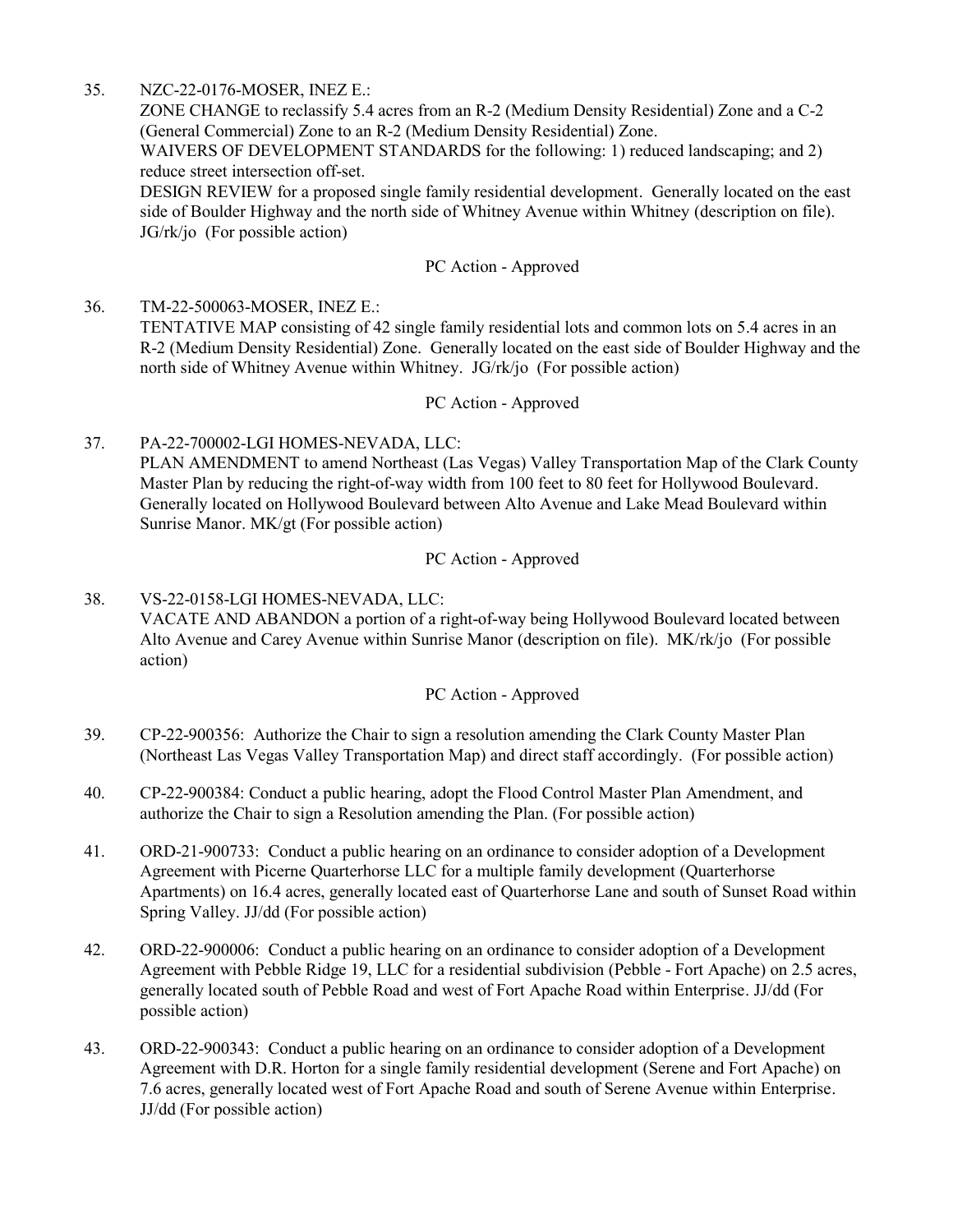44. ORD-22-900358: Conduct a public hearing on an ordinance to amend the official zoning map reclassifying certain properties as approved by the Board of County Commissioners through various [zone change applications on April 6, 2022, April 20, 2022, May 4, 2022 and in Assessor's Books 162,](http://clark.legistar.com/gateway.aspx?m=l&id=/matter.aspx?key=9199)  163, 176, 177, 189, and 191. (For possible action)

# **NON-ROUTINE ACTION ITEMS (45 – 72):**

These items will be considered separately.

45. DR-22-0301-FORT APACHE PROFESSIONAL PARK, LLC:

DESIGN REVIEWS for the following: 1) an existing monument sign; 2) permit wall signs to face an adjacent residential development; 3) increase the number of wall signs; 4) increase the maximum area of wall signs; and 5) a comprehensive sign plan on 4.5 acres in a C-P (Office and Professional) Zone in [conjunction with an existing office complex. Generally located on the east side of Fort Apache Road and](http://clark.legistar.com/gateway.aspx?m=l&id=/matter.aspx?key=9200)  the south side of Martin Avenue within Spring Valley. JJ/md/jo (For possible action)

- 46. ET-22-400071 (UC-20-0154)-PARADISE & TWAIN HOLDINGS, LLC: USE PERMIT FIRST EXTENSION OF TIME for a restaurant with a drive-thru. WAIVERS OF DEVELOPMENT STANDARDS for the following: 1) allow vivid hues (no longer needed); 2) alternative landscaping; and 3) alternative driveway geometrics. [DESIGN REVIEW for a restaurant on 0.6 acres in an H-1 \(Limited Resort and Apartment\) Zone and a](http://clark.legistar.com/gateway.aspx?m=l&id=/matter.aspx?key=9201)  C-1 (Local Business) Zone. Generally located on the southeast corner of Paradise Road and Twain Avenue within Paradise. TS/jud/syp (For possible action)
- 47. UC-22-0040-ATHARI REZA & FATANEH FAMILY TR & ATHARI G. REZA & FATANEH TRS: HOLDOVER USE PERMIT to allow a cannabis establishment (cultivation). DESIGN REVIEW for an addition to an existing office/warehouse building on 0.7 acres in an M-D [\(Designed Manufacturing\) \(AE-60\) Zone. Generally located on the south side of Pepper Lane, 461 feet](http://clark.legistar.com/gateway.aspx?m=l&id=/matter.aspx?key=9202)  west of Pecos Road within Paradise. JG/sd/jo (For possible action)
- 48. WS-22-0147-LV JUDSON, LP: HOLDOVER WAIVERS OF DEVELOPMENT STANDARDS for the following: 1) reduce throat depth; 2) reduce departure distance; and 3) off-site improvements (curb, gutter, sidewalk, streetlights, and partial paving). DESIGN REVIEWS for the following: 1) office/warehouse facility; and 2) finished grade on a 6.2 acre [portion of a 9.3 acre site in an M-D \(Design Manufacturing\) \(AE-65\) \(APZ-2\) Zone. Generally located](http://clark.legistar.com/gateway.aspx?m=l&id=/matter.aspx?key=9203)  on the northwest corner of Lamb Boulevard and Judson Avenue within Sunrise Manor. TS/sd/jo (For possible action)
- 49. WS-22-0160-BRIGGS, ROD & MICKI: HOLDOVER WAIVER OF DEVELOPMENT STANDARDS to waive requirements for paving on Willow Avenue in conjunction with a minor subdivision map to subdivide an existing parcel on 10.0 [acres in an R-U \(Rural Open Land\) Zone within the Moapa Valley Design Overlay District. Generally](http://clark.legistar.com/gateway.aspx?m=l&id=/matter.aspx?key=9204)  located on the south side of Willow Avenue, 1,040 feet east of Swapp Drive within Moapa Valley. MK/al/ja (For possible action)
- 50. WS-22-0179-ISU, INC: HOLDOVER WAIVERS OF DEVELOPMENT STANDARDS for the following: 1) reduce setbacks; 2) access to a local street; 3) landscaping; and 4) alternative driveway geometrics. DESIGN REVIEW for a multiple family residential development on 0.8 acres in an R-3 (Multiple [Family Residential\) Zone. Generally located between Lake Mead Boulevard and Meikle Lane, 135 feet](http://clark.legistar.com/gateway.aspx?m=l&id=/matter.aspx?key=9205)  west of Linn Lane within Sunrise Manor. MK/al/syp (For possible action)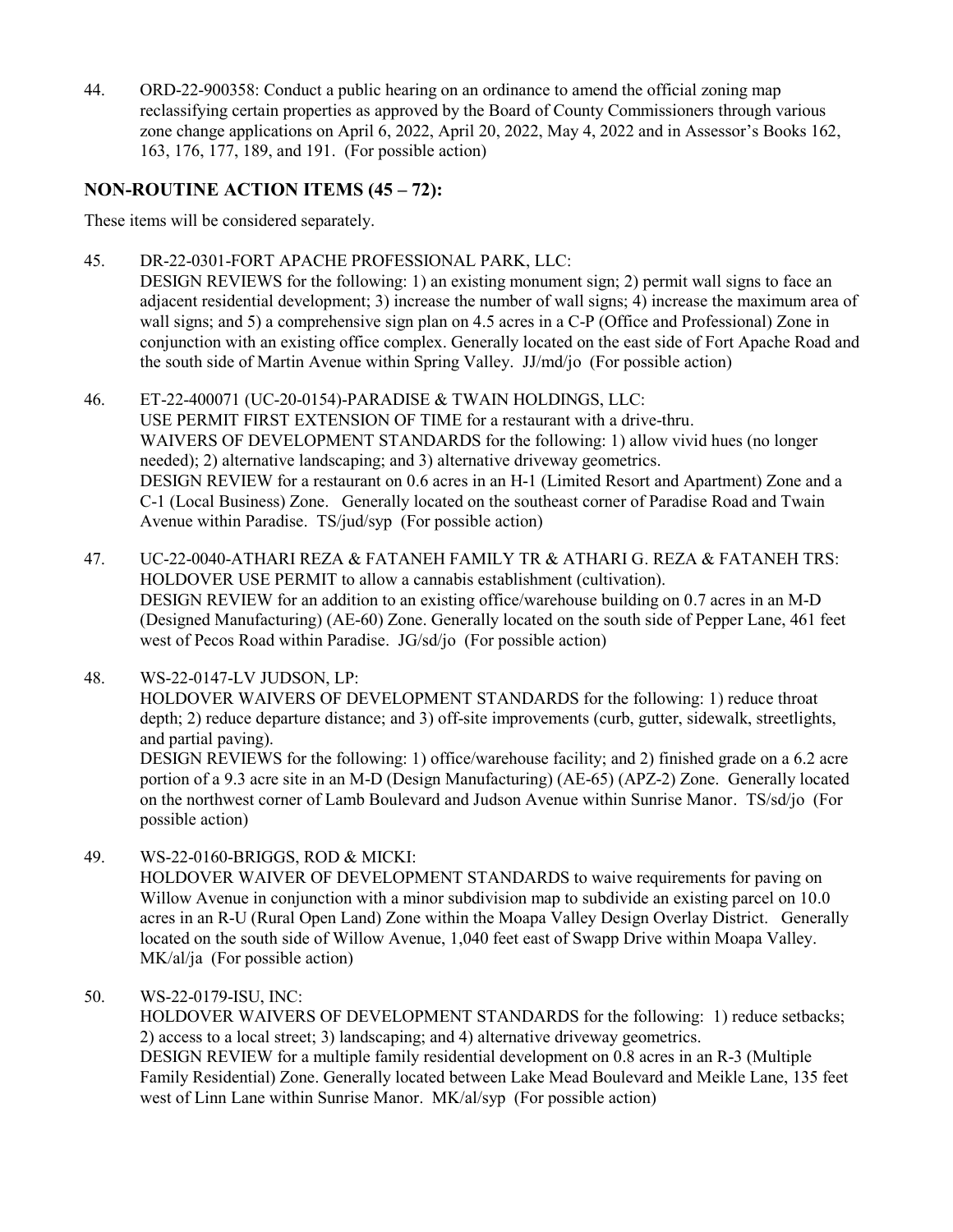51. WS-22-0244-DR HORTON, INC:

WAIVER OF DEVELOPMENT STANDARDS to remove streetlights on a portion of a previously [approved subdivision on 0.8 acres in an R-2 \(Medium Density Residential\) Zone. Generally located on](http://clark.legistar.com/gateway.aspx?m=l&id=/matter.aspx?key=9206)  the east side of Park Street and the north side of Raven Avenue within Enterprise. JJ/lm/syp (For possible action)

- 52. WS-22-0264-CHAUDHRY, SOHAIL & HUMA S.: WAIVER OF DEVELOPMENT STANDARDS for reduced setbacks. [DESIGN REVIEWS for the following: 1\) single family residential development; and 2\) finished grade](http://clark.legistar.com/gateway.aspx?m=l&id=/matter.aspx?key=9207)  on 2.5 acres in an R-E (Rural Estates Residential) (RNP-I) Zone. Generally located on the east side of Edmond Street and the north side of Agate Avenue within Enterprise. JJ/md/jo (For possible action)
- 53. ZC-22-0198-BEN 200270 VENTURES, LLC: ZONE CHANGE to reclassify 1.8 acres from an R-E (Rural Estates Residential) Zone to an M-D (Designed Manufacturing) Zone. WAIVERS OF DEVELOPMENT STANDARDS for the following: 1) parking lot landscaping; 2) parking; and 3) driveway geometrics. [DESIGN REVIEWS for the following: 1\) warehouse development; and 2\) finished grade. Generally](http://clark.legistar.com/gateway.aspx?m=l&id=/matter.aspx?key=9208)  located on the east side of McLeod Drive and the south side of Oquendo Road (alignment) within Paradise (description on file). JG/nr/jo (For possible action)
- 54. ZC-22-0262-FUSCO, ROMOLO RAMO FAMILY TRUST & FUSCO, ELIZABETH: ZONE CHANGE to reclassify 1.9 acres from an R-E (Rural Estates Residential) Zone to an R-2 (Medium Density Residential) Zone. WAIVERS OF DEVELOPMENT STANDARDS for the following: 1) increase wall height; 2) street intersection off-set; and 3) alternative residential driveway geometrics. DESIGN REVIEWS for the following: 1) a single family residential development; and 2) finished grade. Generally located on the northeast corner of Buffalo Drive and Chartan Avenue within Enterprise (description on file). JJ/al/jo (For possible action)
- 55. VS-22-0263-FUSCO ROMOLO RAMO FAMILY TRUST & FUSCO ELIZABETH: VACATE AND ABANDON easements of interest to Clark County located between Buffalo Drive and [Kane Springs Street \(alignment\), and between Chartan Avenue and Wolf Wood Court and a portion of a](http://clark.legistar.com/gateway.aspx?m=l&id=/matter.aspx?key=9210)  right-of-way being Buffalo Drive located between Chartan Avenue and Wolf Wood Court (alignment) within Enterprise (description on file). JJ/al/jo (For possible action)
- 56. TM-22-500089-FUSCO ROMOLO RAMO FAMILY TRUST & FUSCO ELIZABETH: TENTATIVE MAP consisting of 15 single family residential lots and common lots on 1.9 acres in an [R-2 \(Medium Density Residential\) Zone. Generally located on the northeast corner of Buffalo Drive and](http://clark.legistar.com/gateway.aspx?m=l&id=/matter.aspx?key=9211)  Chartan Avenue within Enterprise. JJ/al/jo (For possible action)
- 57. ZC-22-0240-PY PROPERTIES, LLC & MTG LIVING TRUST: ZONE CHANGE to reclassify 5.7 acres from an R-E (Rural Estates Residential) Zone to an M-D (Designed Manufacturing) Zone. Generally located on the east side of Dean Martin Drive and the north [side of Agate Avenue \(alignment\) within Enterprise \(description on file\). JJ/md/ja \(For possible action\)](http://clark.legistar.com/gateway.aspx?m=l&id=/matter.aspx?key=9212)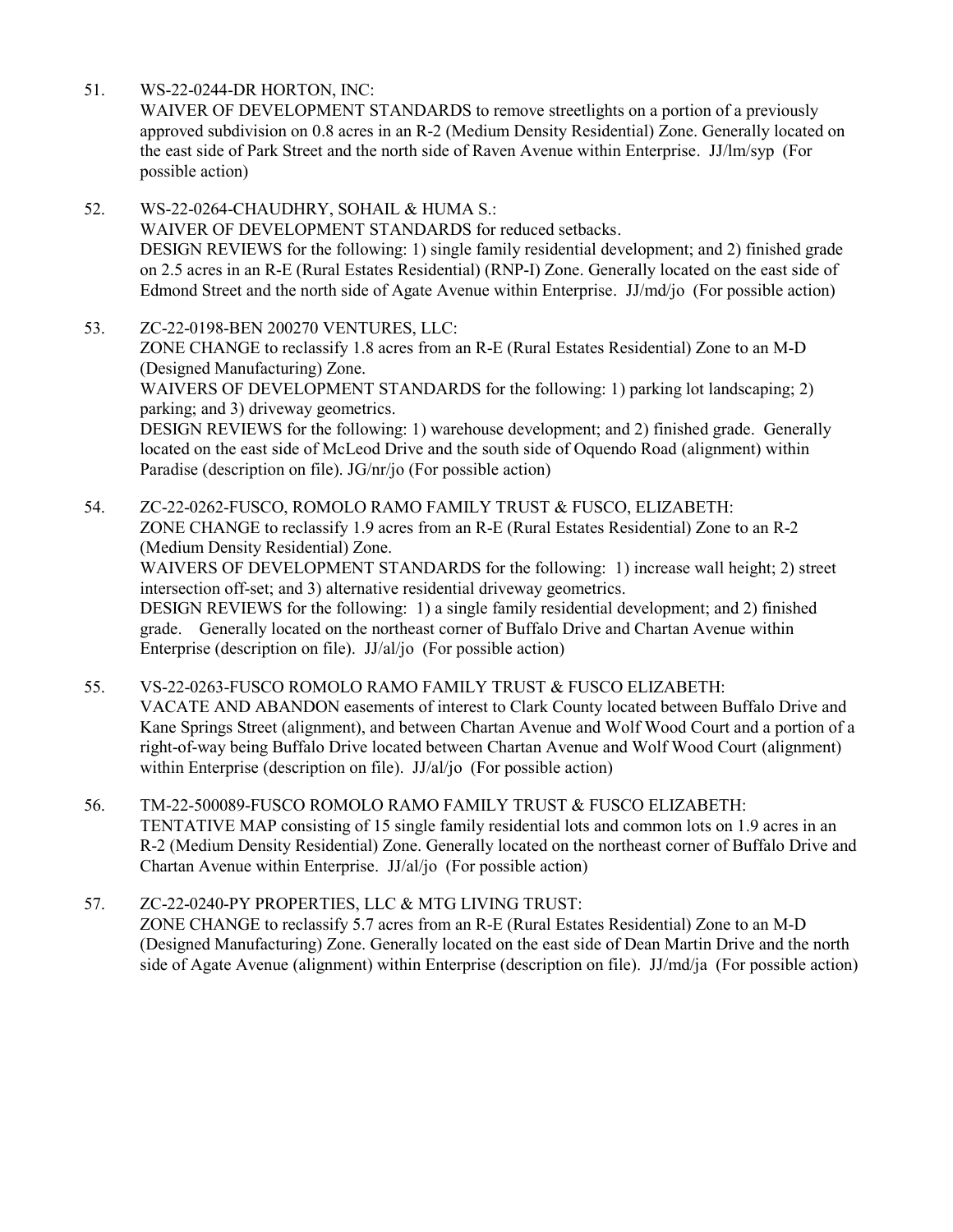### 58. NZC-22-0229-PY PROPERTIES LLC & MTG LIVING TRUST:

ZONE CHANGE to reclassify 8.6 acres from an R-E (Rural Estates Residential) Zone to an R-2 (Medium Density Residential) Zone.

[WAIVERS OF DEVELOPMENT STANDARDS for the following: 1\) increase wall height; 2\) waive](http://clark.legistar.com/gateway.aspx?m=l&id=/matter.aspx?key=9213)  full off-site improvements (curb, gutter, sidewalk, streetlights, and partial paving); 3) alternative landscaping along Dean Martin Drive; and 4) eliminate landscaping against a freeway. DESIGN REVIEWS for the following: 1) single family residential; and 2) finished grade. Generally located on the east side of Dean Martin Drive, approximately 215 feet south of Raven Avenue within Enterprise (description on file). JJ/jvm/jo (For possible action)

## PC Action - Approved

59. VS-22-0233-PY PROPERTIES LLC & MTG LIVING TRUST: VACATE AND ABANDON easements of interest to Clark County located between Dean Martin Drive [and I-15 and between Raven Avenue and the Vicki Avenue \(alignment\) within Enterprise \(description on](http://clark.legistar.com/gateway.aspx?m=l&id=/matter.aspx?key=9214)  file). JJ/jvm/jo (For possible action)

### PC Action - Approved

60. TM-22-500079-PY PROPERTIES LLC & MTG LIVING TRUST: TENTATIVE MAP consisting of 46 single family residential lots and common lots on 8.6 acres in an R-2 (Medium Density Residential) Zone. Generally located on the east side of Dean Martin Drive [approximately 215 feet south of Raven Avenue within Enterprise \(description on file\). JJ/jvm/jo \(For](http://clark.legistar.com/gateway.aspx?m=l&id=/matter.aspx?key=9215)  possible action)

PC Action - Approved

61. ZC-22-0272-COUNTY OF CLARK (AVIATION): ZONE CHANGE to reclassify 9.4 acres from an R-E (Rural Estates Residential) Zone to an R-2 (Medium Density Residential) Zone. [USE PERMITS for the following: 1\) a detached residential planned unit development; and 2\) reduce the](http://clark.legistar.com/gateway.aspx?m=l&id=/matter.aspx?key=9216) 

building setback from project perimeters.

WAIVER OF DEVELOPMENT STANDARDS for street dedication.

DESIGN REVIEW for a proposed detached single family residential planned unit development. Generally located on the north side of Russell Road, 300 feet west of Tenaya Way within Spring Valley (description on file). MN/rk/jo (For possible action)

62. VS-22-0273-COUNTY OF CLARK (AVIATION): [VACATE AND ABANDON a portion of right-of-way being Russell Road located between Tenaya Way](http://clark.legistar.com/gateway.aspx?m=l&id=/matter.aspx?key=9217)  and Scottyboy Drive within Spring Valley (description on file). MN/rk/syp (For possible action)

63. TM-22-500092-COUNTY OF CLARK (AVIATION): TENTATIVE MAP consisting of 80 single family residential lots and common lots on 9.4 acres in an [R-2 \(Medium Density Residential\) Zone. Generally located on the north side of Russell Road, 300 feet](http://clark.legistar.com/gateway.aspx?m=l&id=/matter.aspx?key=9218)  west of Tenaya Way within Spring Valley. MN/rk/jo (For possible action)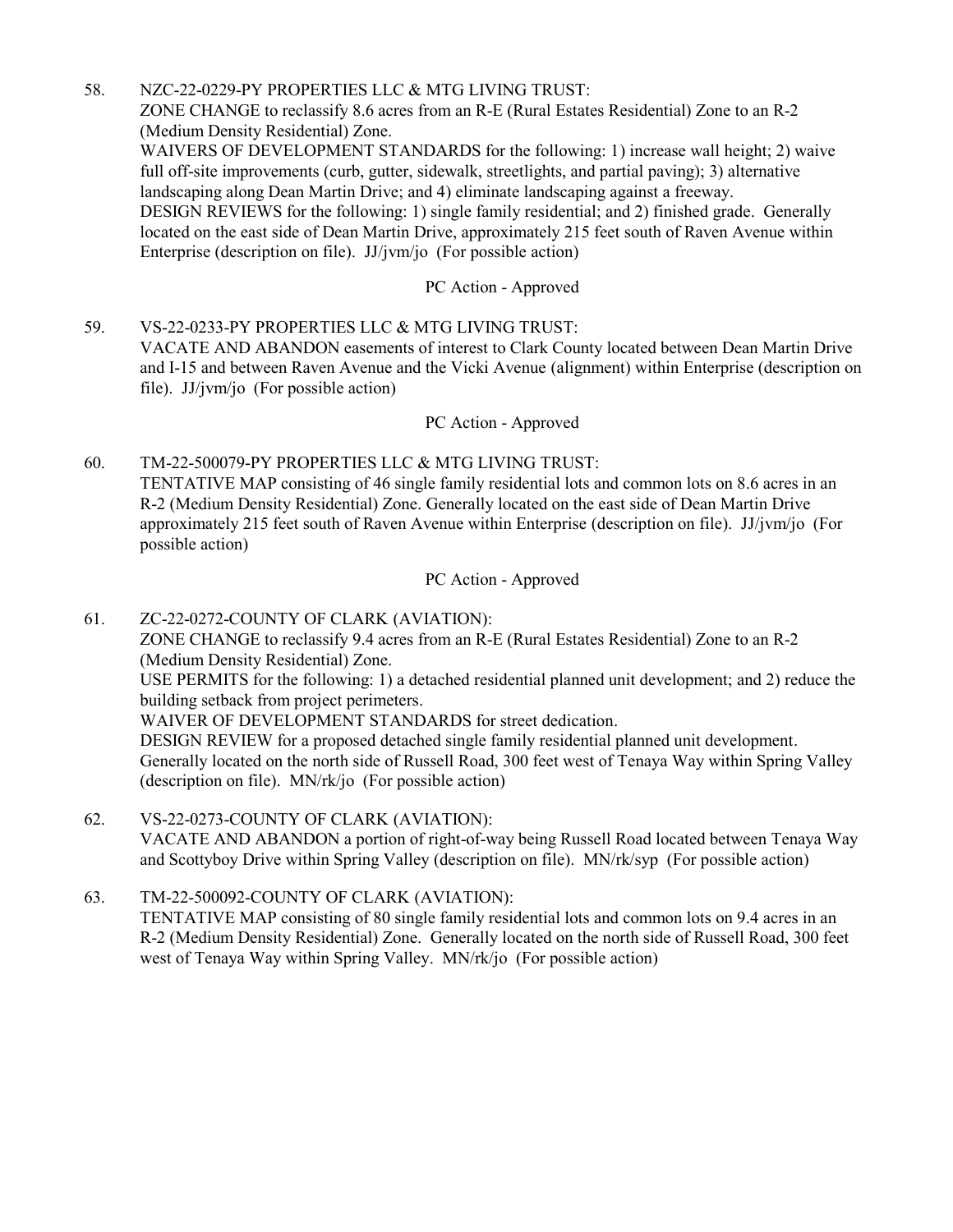64. ZC-22-0284-DEAN, JERRY & DEANNA FAMILY TRUST-SURVIVOR'S TRUST & DEAN, DEANNA S. TRS:

ZONE CHANGE to reclassify 1.2 acres from an R-E (Rural Estates Residential) Zone to an R-D (Suburban Estates Residential) Zone.

WAIVER OF DEVELOPMENT STANDARDS for modified driveway design.

DESIGN REVIEW for finished grade in conjunction with a single family development in the CMA [Design Overlay District. Generally located on the southeast corner of Diablo Drive and Mann Street](http://clark.legistar.com/gateway.aspx?m=l&id=/matter.aspx?key=9219)  within Spring Valley (description on file). MN/nr/jo (For possible action)

65. VS-22-0283-DEAN, JERRY & DEANNA FAMILY TRUST-SURVIVOR'S TRUST & DEAN, DEANNA S. TRS:

[VACATE AND ABANDON easements of interest to Clark County located between Mann Street and El](http://clark.legistar.com/gateway.aspx?m=l&id=/matter.aspx?key=9220)  Camino Road and between Mesa Vista Avenue and Dewey Drive (alignment) within Spring Valley (description on file). MN/nr/jo (For possible action)

66. NZC-22-0060-CHURCH ROMAN CATHOLIC LAS VEGAS:

ZONE CHANGES for the following: 1) reclassify 3.9 acres from an R-1 (Single Family Residential) Zone and a U-V (Urban Village - Mixed Use) Zone to an R-4 (Multiple Family Residential - High Density) Zone; and 2) reclassify 1.4 acres from a U-V (Urban Village - Mixed Use) Zone to a C-2 (General Commercial) Zone.

USE PERMITS for the following: 1) reduce the setback for a convenience store from a residential use; and 2) reduce the setback for a gasoline station from a residential use.

WAIVERS OF DEVELOPMENT STANDARDS for the following: 1) increase building height; 2) eliminate landscaping; and 3) alternative driveway geometrics.

[DESIGN REVIEWS for the following: 1\) multiple family residential development; 2\) convenience store](http://clark.legistar.com/gateway.aspx?m=l&id=/matter.aspx?key=9221)  with gasoline station; 3) alternative parking lot landscaping; and 4) finished grade. Generally located on the west side of Eastern Avenue, the south side of Rochelle Avenue, and the east side of Channel 10 Drive within Paradise (description on file). TS/jt/jo (For possible action)

PC Action - Approved

67. NZC-22-0121-DOGWOOD HICKORY, LLC:

ZONE CHANGE to reclassify 9.6 acres from an R-E (Rural Estates Residential) Zone to an R-D (Suburban Estates Residential) Zone.

WAIVERS OF DEVELOPMENT STANDARDS for the following: 1) reduce landscaping; 2) increase wall height; 3) allow nonstandard improvements in the right-of-way; 4) waive street dedication; and 5) waive off-site improvements (curb, gutter, sidewalk, streetlights, and partial paving).

[DESIGN REVIEWS for the following: 1\) single family residential development; 2\) allow hammerhead](http://clark.legistar.com/gateway.aspx?m=l&id=/matter.aspx?key=9222)  turnarounds; and 3) finished grade. Generally located on the southeast corner of Cactus Avenue and Quarterhorse Lane within Enterprise (description on file). JJ/jt/jo (For possible action)

PC Action - Approved